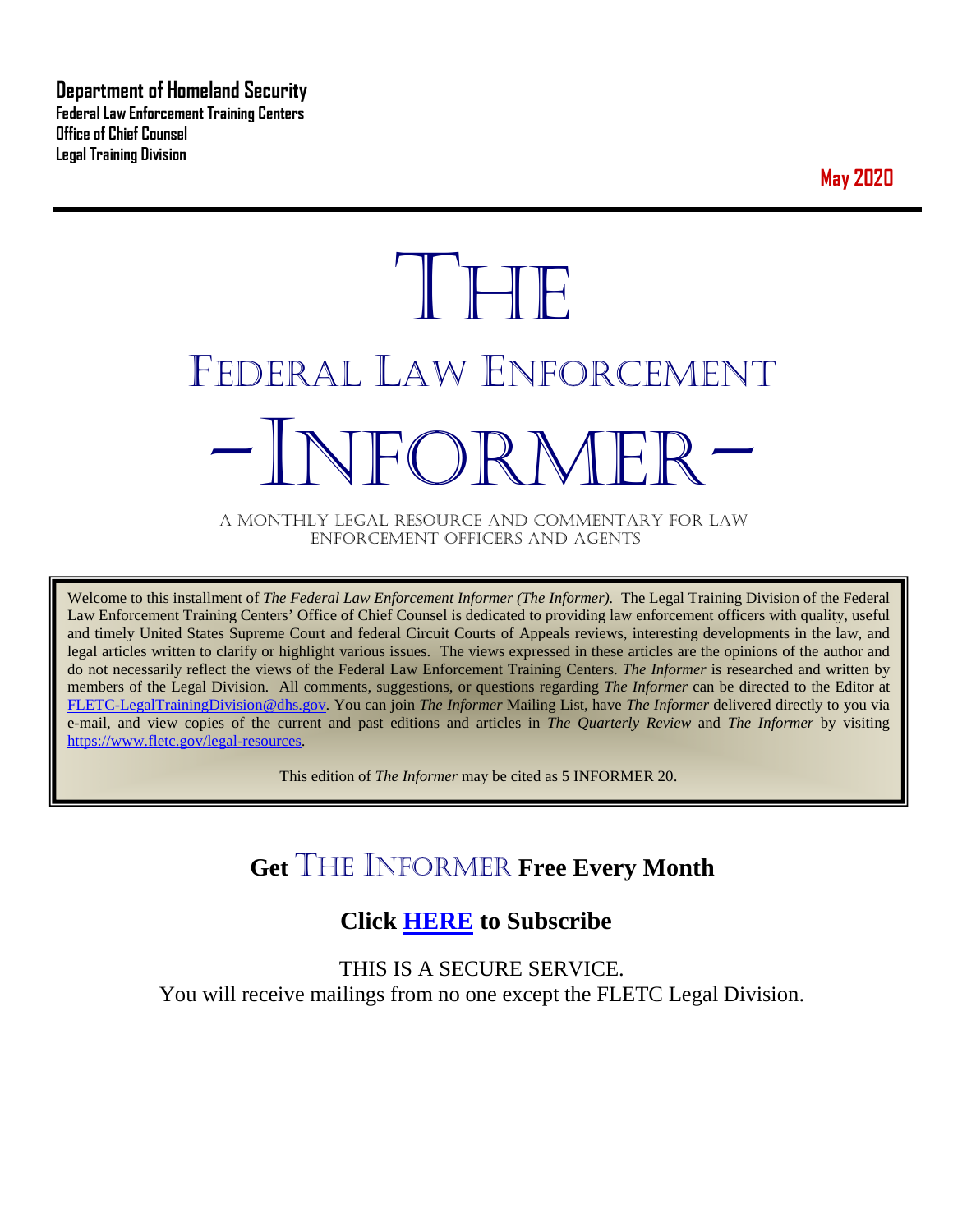# **The Informer – May 2020**

# **Case Summaries**

# **United States Supreme Court**

**N.Y. State Rifle & Pistol Ass'n v. City of N.Y.:** Whether the city's ban on transporting a licensed handgun to a home or shooting range outside city limits violated the Constitution..........**[5](#page-4-0)**

# **[Circuit Courts of Appeals](#page-4-1)**

### **[First Circuit](#page-4-2)**

**Castagna v. Jean:** Whether it was reasonable for police officers to enter the plaintiff's apartment without a warrant to attempt to locate the plaintiff and address a noise complaint...........**[5](#page-4-3)**

#### **[Third Circuit](#page-6-0)**

| James v. New Jersey State Police: Whether a police officer was entitled to qualified<br>immunity in a lawsuit alleging an excessive use of force after he shot a mentally ill suspect<br>who was in violation of a restraining order, was un-medicated, and pointed a firearm at his |
|--------------------------------------------------------------------------------------------------------------------------------------------------------------------------------------------------------------------------------------------------------------------------------------|
| <b>Fifth Circuit</b>                                                                                                                                                                                                                                                                 |
| <b>Garcia v. Blevins:</b> Whether a police officer was entitled to qualified immunity in a<br>lawsuit alleging an excessive use of force after he shot a suspect who ignored repeated                                                                                                |
| <b>Sixth Circuit</b>                                                                                                                                                                                                                                                                 |
| <b>United States v. May-Shaw:</b> Whether the use of a pole camera violated the defendant's<br>reasonable expectation of privacy and whether a carport located in the parking lot of the<br>defendant's apartment complex was within the curtilage of the defendant's apartment      |
| <b>Seventh Circuit</b>                                                                                                                                                                                                                                                               |
| <b>Siler v. City of Kenosha:</b> Whether it was objectively reasonable for a police officer                                                                                                                                                                                          |
| <b>Eighth Circuit</b>                                                                                                                                                                                                                                                                |

# **[Eighth Circuit](#page-11-0)**

| <b>United States v. Johnson:</b> Whether the passenger in a motor vehicle was in custody for                                                                                                   |
|------------------------------------------------------------------------------------------------------------------------------------------------------------------------------------------------|
| <b>United States v. Williams:</b> Whether officers continued detainment of the defendant was lawful<br>after a frisk revealed no weapon, and whether the officers had probable cause to        |
| <b>United States v. Sanders:</b> Whether it was reasonable for police officers to enter a house                                                                                                |
| <b>Franklin v. Franklin County:</b> Whether it was objectively reasonable for two police<br>officers to deploy their tasers on or about eight times against a violent, resisting arrestee when |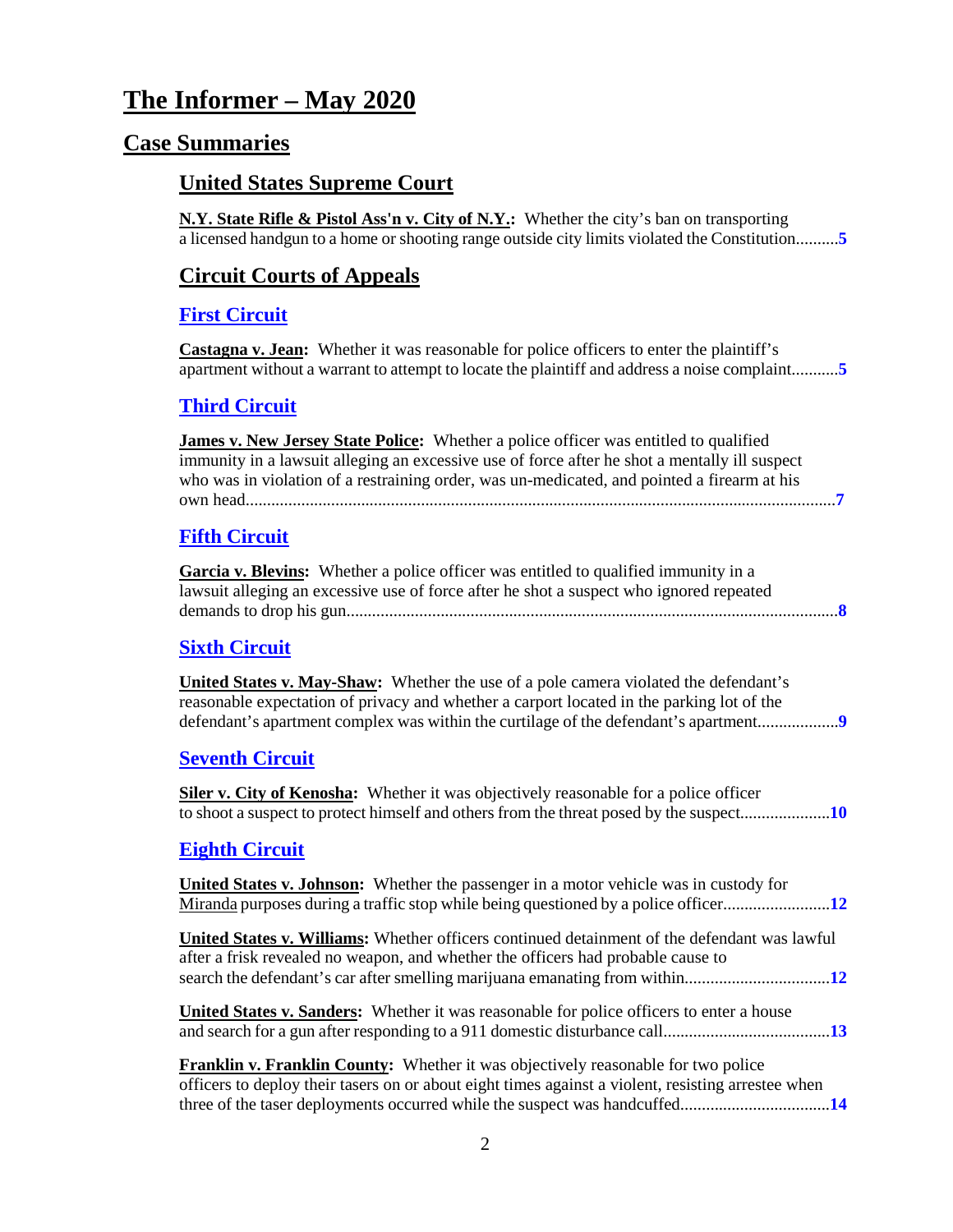# **[Tenth Circuit](#page-14-0)**

**United States v. Mayville:** Whether a state trooper unreasonably prolonged the duration of a traffic stop by running a criminal history check on the defendant through his dispatch rather than using the computer in his patrol car...............................................................................**[15](#page-14-1)**

#### ♦

# **FLETC Informer Webinar Schedule - June 2020**

## **1. Thermal Imaging - Is it a Search in 2020? (1-hour)**

Presented by Mary Mara and Henry W. McGowen, Attorney-Advisors/Senior Instructors, Federal Law Enforcement Training Centers, Artesia, New Mexico.

In Kyllo v. United States, 533 U.S. 27 (2002), the Supreme Court held that when law enforcement uses thermal imaging to "look" into a house, an area where a person has a reasonable expectation of privacy, it constitutes a search under the Fourth Amendment and therefore requires a search warrant. One of the reasons provided by the Court in its holding was the cost and availability of the high-tech equipment needed to conduct thermal imaging. In 2020 the availability of thermal imaging technology has increased while the cost has decreased. So, is thermal imaging still considered a search in light of the technological advancements of the past 20 years? Please join us as we work through these issues together.

### **Wednesday, June 3, 2020: 3 p.m. Eastern / 2 p.m. Central / 1 p.m. Mountain / 12 p.m. Pacific**

**To participate in this webinar: <https://share.dhs.gov/jun>**

#### ♦

### **To Participate in a FLETC Informer Webinar**

- **1.** Click on the link to access the Homeland Security Information Network (HSIN).
- **2.** If you have a HSIN account, enter with your login and password information.
- **3.** If you do not have a HSIN account, click on the button next to "Enter as a Guest."
- **4.** Enter your name and click the "Enter" button.
- **5.** You will now be in the meeting room and will be able to participate in the event.
- **6.** Even though meeting rooms may be accessed before an event, there may be times when a meeting room is closed while an instructor is setting up the room.
- **7. If you experience any technical issues / difficulties during the login process, please call our audio bridge line at (877) 446-3914 and enter participant passcode 232080 when prompted.**

#### ♦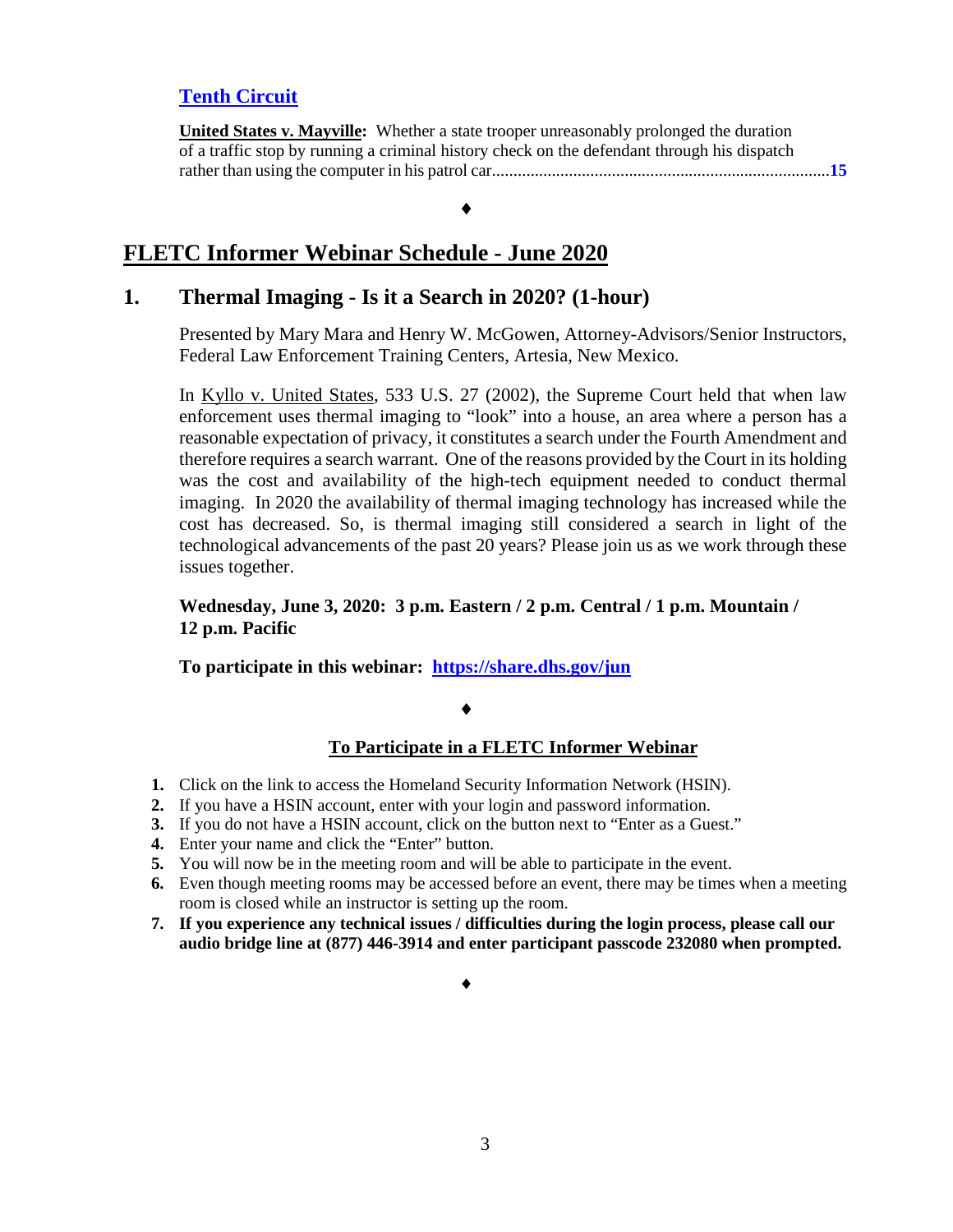# **Cybercrime & Technical Investigations Training Conference 2020**

The Federal Law Enforcement Training Centers (FLETC) Glynco, Georgia cordially invites you to attend the third FLETC CyberCrime & Technical Investigations Training Conference (CYCON-2020) September 9-11, 2020. The goal of the conference is to foster education and awareness of current threats and innovations which impact how law enforcement investigate cybercrime and how they conduct technical investigations. Attendees will experience exhibits, lectures, demonstrations, and hands-on labs. Last held in 2018, CYCON-2018 provided 70 break-out training sessions from FLETC and industry professionals with 77 representatives from more than 40 companies in attendance. There is no cost to attendees or vendors for participation; however, attendees, vendors, and agencies are responsible for all travel, lodging, and meal costs.

For additional details concerning attendee registration, conducting a presentation for CYCON-2020, or conducting a vendor product demonstration please see the FLETC CYCON-2020 website:

<https://www.fletc.gov/cybercrime-and-technical-investigations-training-conference>

#### ♦

♦

# **FLETC Office of Chief Counsel Podcast Series**

**Fundamentals of the Fourth Amendment – A 15-part podcast series that covers the following Fourth Amendment topics:** 

A Flash History of the Fourth Amendment What is a Fourth Amendment Search? What is a Fourth Amendment Seizure? Fourth Amendment Levels of Suspicion Stops and Arrests Plain View Seizures Mobile Conveyance (Part 1 and Part 2)

Exigent Circumstances Frisks Searches Incident to Arrest (SIA) Consent (Part 1 and Part 2) Inventories Inspection Authorities

**Click Here: <https://leolaw.podbean.com/>**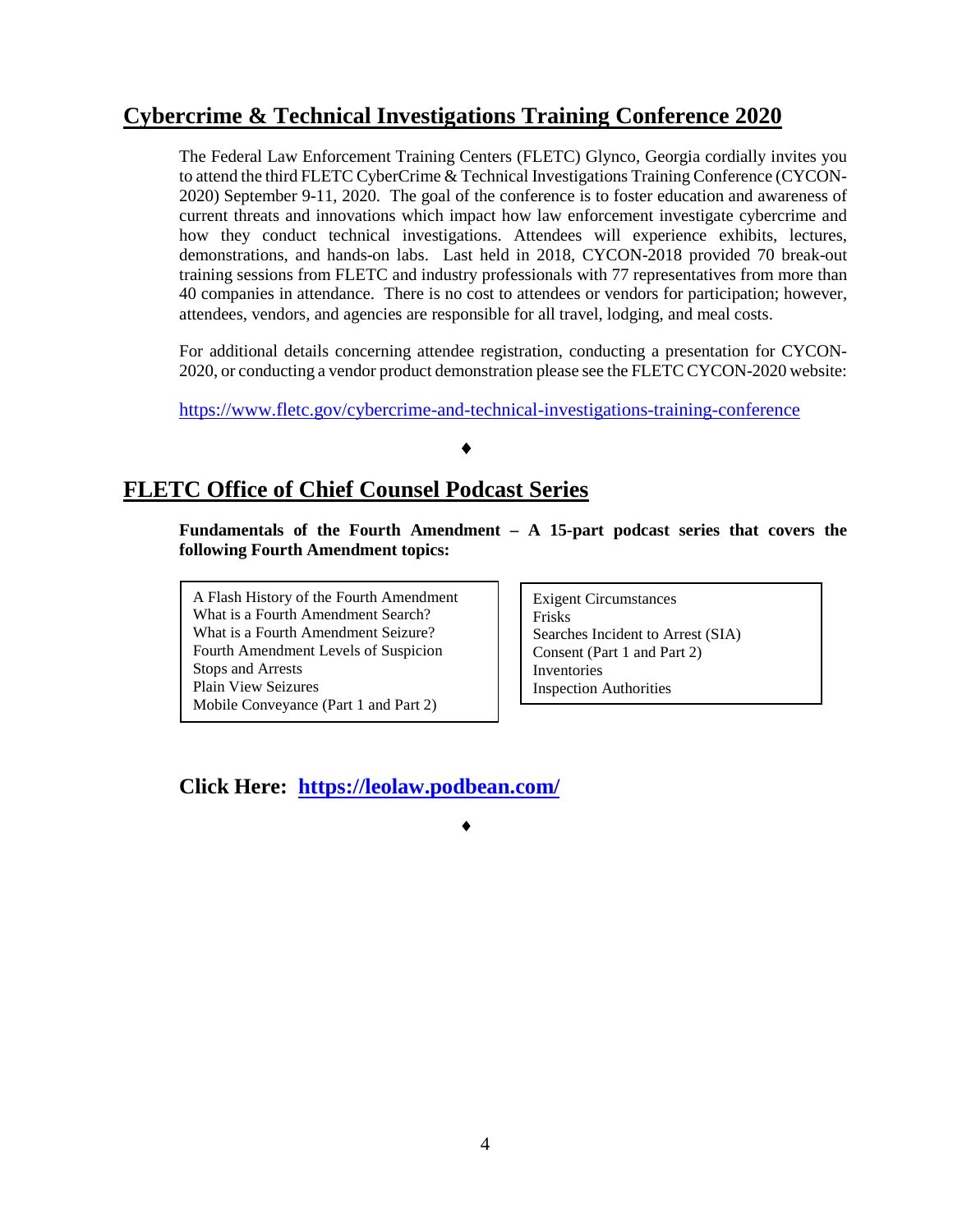# CASE SUMMARIES

# Circuit Courts of Appeal

# <span id="page-4-1"></span>**United States Supreme Court**

# <span id="page-4-0"></span>**N.Y. State Rifle & Pistol Ass'n v. City of N.Y., 140 S. Ct. 1525 (2020)**

In 2013, three New York City residents who had licenses to possess guns in their homes as well as an association of New York gun owners (collectively, the "plaintiffs"), sued the City of New York. The plaintiffs challenged a city ordinance banning the transportation of licensed handguns outside the city. The plaintiffs argued that the ordinance violated the Second Amendment because it banned them from taking their guns to shooting ranges and weekend homes outside the city.

The district court and the Second Circuit Court of Appeals upheld the ban. After the United States Supreme Court agreed to hear the case, the city amended its regulations to allow licensed handgun owners to transport their guns to, among other places, second homes and shooting ranges outside New York City. Similarly, the State of New York enacted legislation, which allows licensed gun owners to transport handguns from their home to other places such as second homes, shooting ranges, and shooting competitions.

Subsequently, the city informed the Supreme Court that the plaintiffs' challenges to the city's ban on transporting guns outside the city limits was moot because of the changes to city and state law. Typically, the Supreme Court will not decide a case when there is no longer a "live controversy" between the parties that needs to be resolved. However, the plaintiffs urged the Court not to dismiss their appeal. The plaintiffs argued, among other things, the case was not moot because the city's position was that it can regulate the transport of licensed guns without regard for the Second Amendment. The Supreme Court rejected the city's request to dismiss the case as moot and heard oral argument on December 2, 2019.

On April 27, 2020, the Supreme Court found that the plaintiffs received the outcome they desired from their lawsuit after the State of New York amended its firearm licensing statute when the City of New York amended the rule to allow permitted persons to lawfully transport firearms to a second home or shooting range outside of the city. Consequently, the court held that the plaintiffs' request for an injunction concerning the city's old rule was moot and dismissed the case. The Court declined to rule upon whether the plaintiffs could seek damages for the city's violation of their rights under the old rule.

For the court's opinion: [https://www.supremecourt.gov/opinions/19pdf/18-280\\_ba7d.pdf](https://www.supremecourt.gov/opinions/19pdf/18-280_ba7d.pdf)

\*\*\*\*\*

# <span id="page-4-2"></span>**First Circuit**

# <span id="page-4-3"></span>**Castagna v. Jean, 955 F.3d 211 (1st Cir. 2020)**

On March 17, 2013, Boston police officers went to an apartment after someone called 911 and complained about a loud party occurring nearby. As the officers approached the apartment, they heard loud music and saw a young man stumble outside onto the public sidewalk, vomit, and then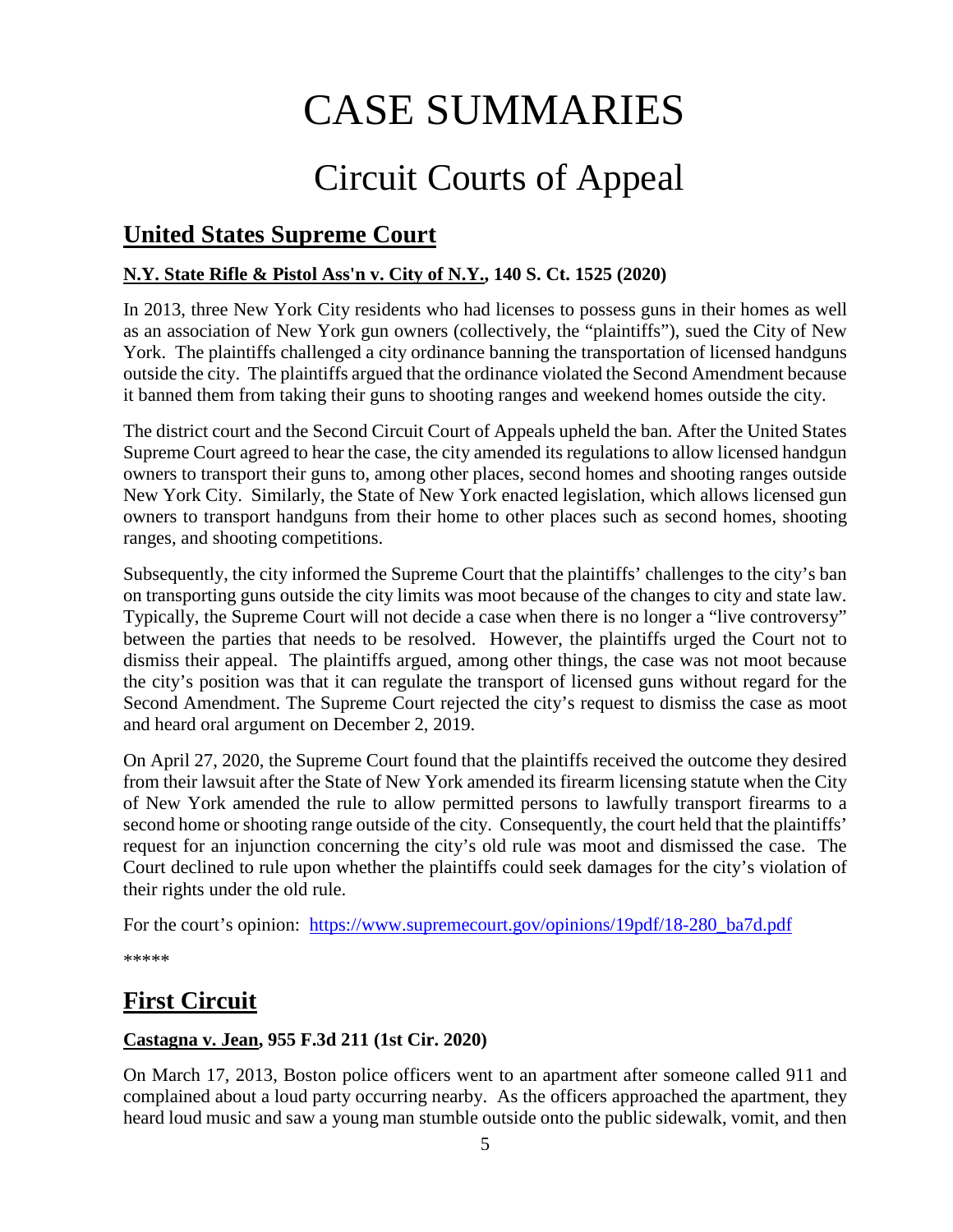stumble back into the apartment. When the officers reached the apartment, the front door was open and the officers saw people drinking, some of whom they believed to be underage. The officers stood at the open front door and announced their presence. After no one answered, the officers entered the apartment to: 1) respond to the noise complaint by finding the owners and having them lower the volume of their music and, 2) make sure that any underage drinkers were safe, including a young man who had vomited outside the home and returned inside.

Once inside the apartment, the officers eventually located the hosts of the party, Christopher and Gavin Castagna. After a brief verbal and physical altercation, the officers arrested the Castagna brothers and several partygoers on a variety of charges.

The Castagnas sued the officers for, among other things, entering their apartment without a warrant, in violation of the Fourth Amendment, which ultimately led to their arrests. After the district court denied the officers qualified immunity, the officers appealed. The First Circuit Court of Appeals reversed the district court and held that the officers did not violate the Fourth Amendment because the officers lawfully entered the apartment through the open door under the community caretaking exception to the warrant requirement.

In [Cady v. Dombrowski,](https://supreme.justia.com/cases/federal/us/413/433/) the Supreme Court recognized that police officers frequently engage in "community caretaking functions" that have no relationship to the detection, investigation, or acquisition of evidence relating to criminal violations. Since Cady, the community caretaking doctrine has become a catch-all for a wide range of responsibilities that police officers must discharge in addition to their criminal enforcement duties. Accordingly, in Caniglia v. Strom (*see* [4 INFORMER 20\)](https://www.fletc.gov/sites/default/files/4informer20_-_cs.pdf), the First Circuit Court of Appeals held that the community caretaker exception applied to officers' warrantless entry into a house to seize firearms after it was determined that the homeowner posed a threat to himself and needed to be transported to a hospital for psychiatric evaluation.

Applying the facts of the case to the analysis outlined in Caniglia, this court held that when the officers entered the apartment they did so under the lawful community caretaking exception. When the officers arrived, they saw a guest, whom appeared underage, leave the apartment, vomit, and then reenter the apartment. In addition, the party was loud enough to be heard from the street. The court found that the officers needed to get the attention of the homeowner(s) because they were ultimately responsible for the impact the party had on the neighborhood and because the presence of underage drinkers posed a safety risk. The court concluded that any expectation of privacy in the home was greatly diminished given the open front door, the evident lack of supervision by the homeowner(s) of guests trafficking in and out of the home, and the owner's failure to respond to the officers. As a result, the court held that it was reasonable for the officers to enter the apartment through the open front door and attempt to locate the homeowner to address these issues.

For the court's opinion: [https://cases.justia.com/federal/appellate-courts/ca1/19-1677/19-1677-](https://cases.justia.com/federal/appellate-courts/ca1/19-1677/19-1677-2020-04-10.pdf?ts=1586550605) [2020-04-10.pdf?ts=1586550605](https://cases.justia.com/federal/appellate-courts/ca1/19-1677/19-1677-2020-04-10.pdf?ts=1586550605)

\*\*\*\*\*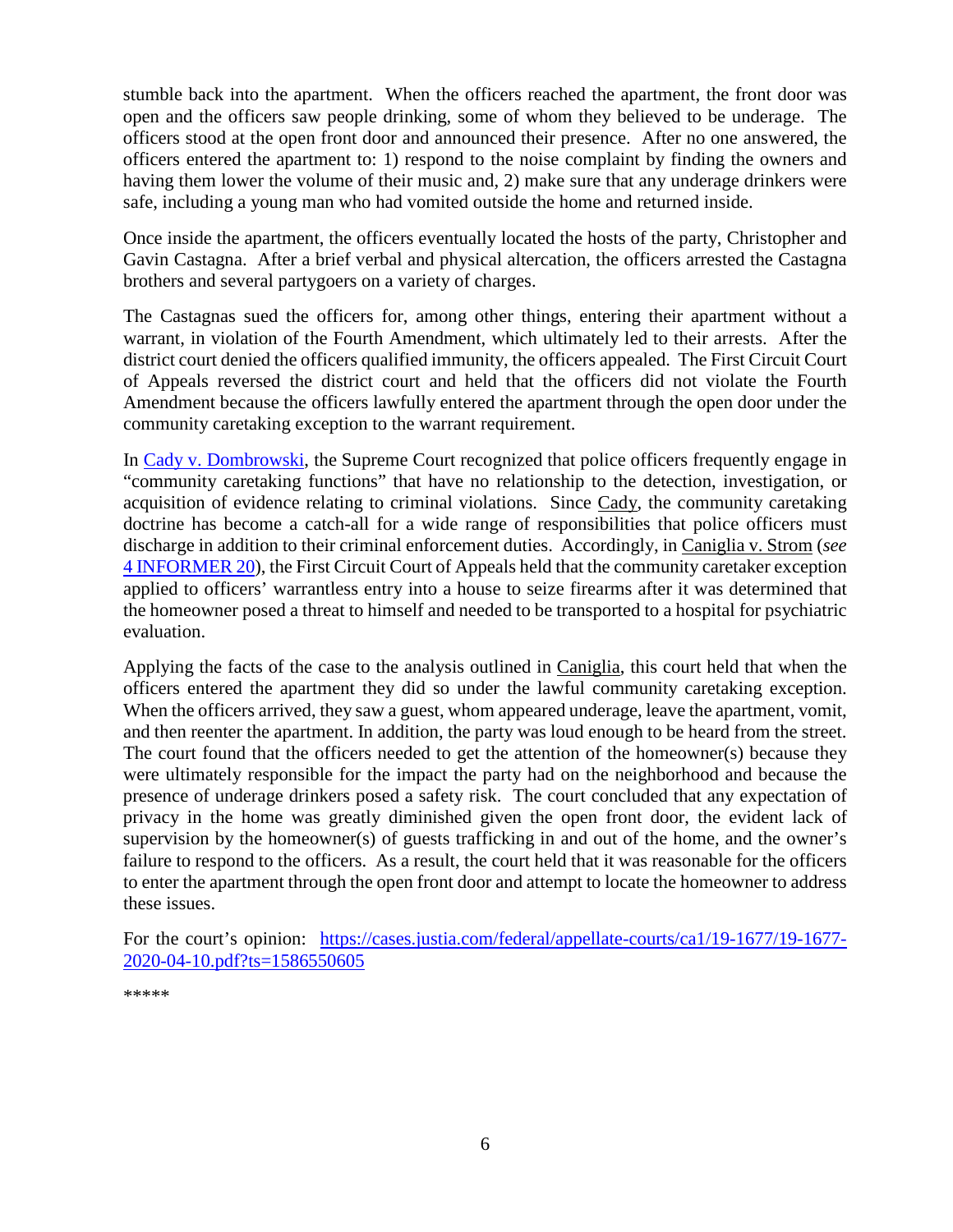# <span id="page-6-0"></span>**Third Circuit**

### <span id="page-6-1"></span>**James v. N.J. State Police, 957 F.3d 165 (3d Cir. 2020)**

Willie Gibbons lived with Angel Stephens. After the two had a domestic argument, Stephens obtained a temporary restraining order against Gibbons. The order prohibited Gibbons from possessing firearms and from returning to Stephens' house.

The day after the court instated the protective order, Gibbons requested a police escort to retrieve his possessions from Stephens' house; the police told him that he needed judicial approval for the visit. Instead of obtaining judicial approval, Gibbons drove to Stephens' house in violation of the restraining order. When Gibbons arrived, Stephens was speaking with a friend on the phone. The friend called the police to report that Gibbons had violated the restraining order. Gibbons then left Stephens' house after the two had an argument.

When a state trooper arrived, Stephens told him that Gibbons had waved a gun throughout their argument. The trooper told Stephens to go to the police barracks and file a complaint against Gibbons. Afterward, several troopers, including Trooper Bartelt visited Arlane James, Gibbons' mother. James told the troopers that she did not know where her son was and that he may be off his medication.

While Stephens was driving to the police barracks, she saw Gibbons walking alongside the road and called 911, reporting his location. Trooper Bartelt arrived a short time later and as he approached Gibbons in his patrol car, he heard Gibbons say, "stay away from me." Trooper Bartelt parked his car and while exiting saw that Gibbons was holding a gun in his left hand and pointing it directly at his own head. Trooper Bartelt drew his firearm, stood behind his car door, twice told Gibbons to drop his weapon, and ordered him to "come over here." Gibbons did not comply with the commands and may have repeated, "stay away from me." From a distance of seven to fifteen yards, Trooper Bartelt fired two shots, striking Gibbons. Trooper Bartelt shot Gibbons within seconds of stopping his car. Another trooper arrived on the scene moments before Trooper Bartelt fired the shots. Gibbons later died at the hospital.

Arlane James filed a lawsuit claiming that Trooper Bartelt violated the Fourth Amendment by using excessive force against her son. The district court denied Trooper Bartelt qualified immunity. Trooper Bartelt appealed.

The Supreme Court has held that a police officer is entitled to qualified immunity as long as their conduct "does not violate clearly established statutory or constitutional rights of which a reasonable person would have known." In addition, the Court explained, that in most cases "clearly established means that, at the time of the officer's conduct, the law was sufficiently clear that every reasonable official would understand that what he is doing is unlawful." Although, in rare cases, the Court added that a plaintiff may show that that the right is clearly established if the "violation [is] 'obvious.'"

In this case, when Trooper Bartelt approached Gibbons, he knew that Gibbons: (1) had violated a restraining order; (2) was in possession of a firearm that he had brandished within the last hour; and (3) was reportedly mentally ill and may not have been taking his medication. The Third Circuit Court of Appeals held that Trooper Bartelt did not violate a clearly established right because at the time of the incident no Supreme Court precedent, Third Circuit precedent, or other persuasive case law had held that an officer acting under similar circumstances as Trooper Bartelt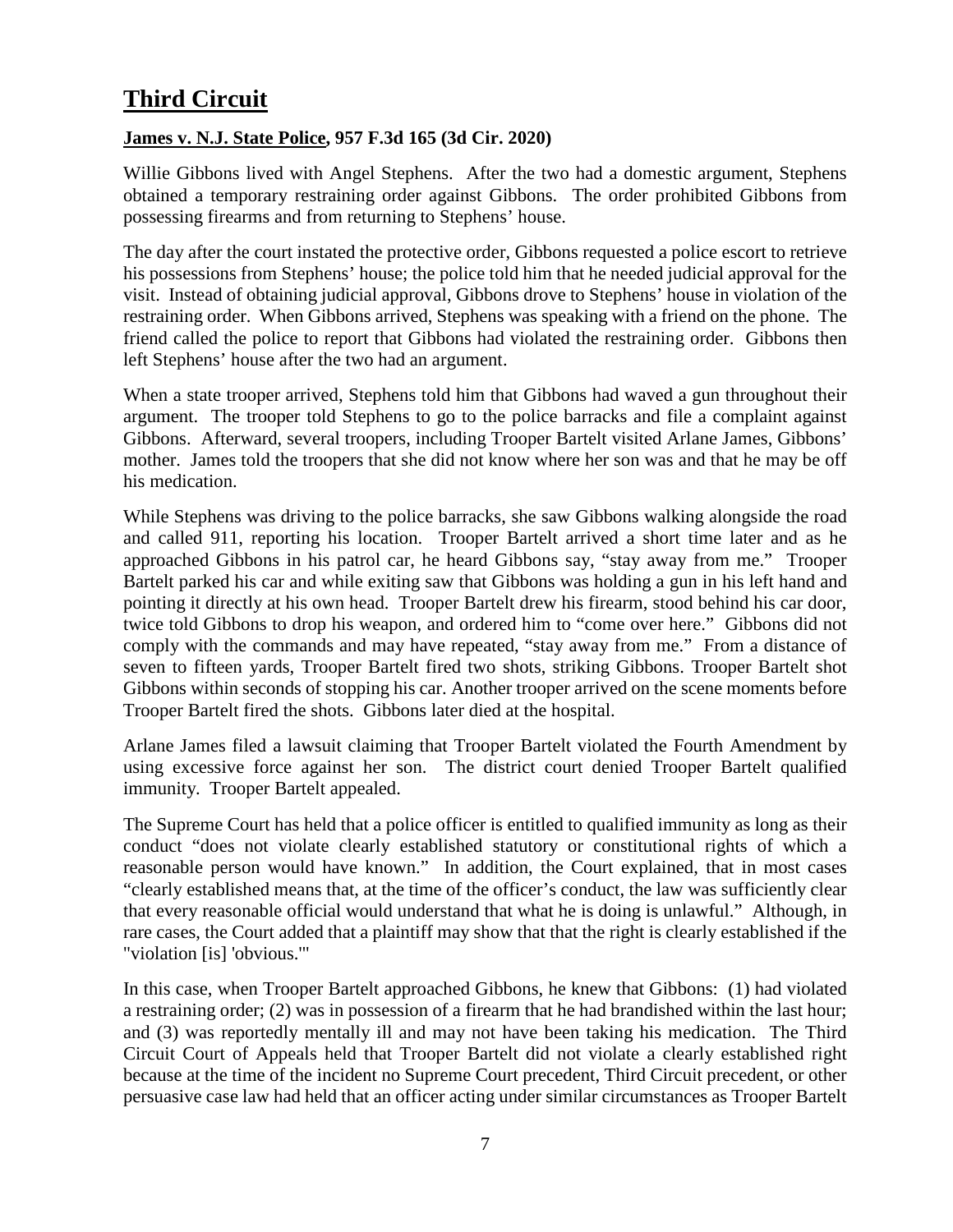violated the Fourth Amendment. As a result, the court held that Trooper Bartelt was entitled to qualified immunity.

For the court's opinion: [https://cases.justia.com/federal/appellate-courts/ca3/18-1432/18-1432-](https://cases.justia.com/federal/appellate-courts/ca3/18-1432/18-1432-2020-04-21.pdf?ts=1587488408) [2020-04-21.pdf?ts=1587488408](https://cases.justia.com/federal/appellate-courts/ca3/18-1432/18-1432-2020-04-21.pdf?ts=1587488408)

\*\*\*\*\*

# <span id="page-7-0"></span>**Fifth Circuit**

## <span id="page-7-1"></span>**Garcia v. Blevins, 2020 U.S. App. LEXIS 13926 (5th Cir. Apr. 30, 2020)**

Philip Garcia went to a restaurant with some friends after attending a sporting event. At the restaurant, Garcia's group got into an argument with another group of patrons. Restaurant security, including Officer Blevins, who had a department approved security job at the restaurant, asked both groups to leave. The groups left, but another scuffle flared up on the restaurant's outdoor patio. Officer Blevins and another security guard again told the group to leave so the group went to the parking lot where they continued to fight.

At this point, Garcia, who had been challenged to a fight, ran to a friend's parked car and retrieved a handgun. A woman told Officer Blevins and the other security guards that someone in the parking lot had a gun. Officer Blevins requested police backup over his radio and went to investigate.

In the parking lot, Officer Blevins approached Garcia who was holding a t-shirt in his left hand and a pistol in his right hand. Officer Blevins drew his firearm and ordered Garcia to drop his gun. Garcia ignored Officer Blevins, walked between two parked cars and stopped near the restaurant's dumpster where two other people were standing. It appeared that one of individuals was Garcia's friend. Garcia tried to get the man to take the gun from him. The man refused, stepped away from Garcia, and raised his hands. Officer Blevins stated that as the man stepped away from Garcia, Garcia raised his gun toward Blevins. In response, Officer Blevins fired multiple shots at Garcia, striking him in the chin, chest, and abdomen. Garcia died on the way to the hospital. Although there were conflicting witness accounts of the shooting it was undisputed that Garcia never dropped his gun as ordered.

Garcia's parents (the plaintiffs) sued the Houston Police Department and Officer Blevins under 42 U.S.C. § 1983 alleging an excessive use of force in violation of the Fourth Amendment. The district court granted Officer Blevins qualified immunity and dismissed the case. The plaintiffs appealed.

Government officials, to include police officers are entitled to qualified immunity as long as "their conduct does not violate clearly established statutory or constitutional rights." To determine whether an officer is entitled to qualified immunity the court must decide: 1) whether the facts, as alleged by the plaintiff, establish that "the officer's conduct violated a constitutional right" and, 2) whether the right was clearly established at the time of the incident. The plaintiff has the burden of showing that the right was clearly established and, importantly, the court can analyze the "prongs" in either order or resolve the case by analyzing only of the prongs.

The Fifth Circuit Court of Appeals agreed with the district court, which held that the plaintiffs did not satisfy the second prong of the test; specifically, that Officer Blevins did not violate a clearly established right when he shot Garcia. The Supreme Court has held that to be "clearly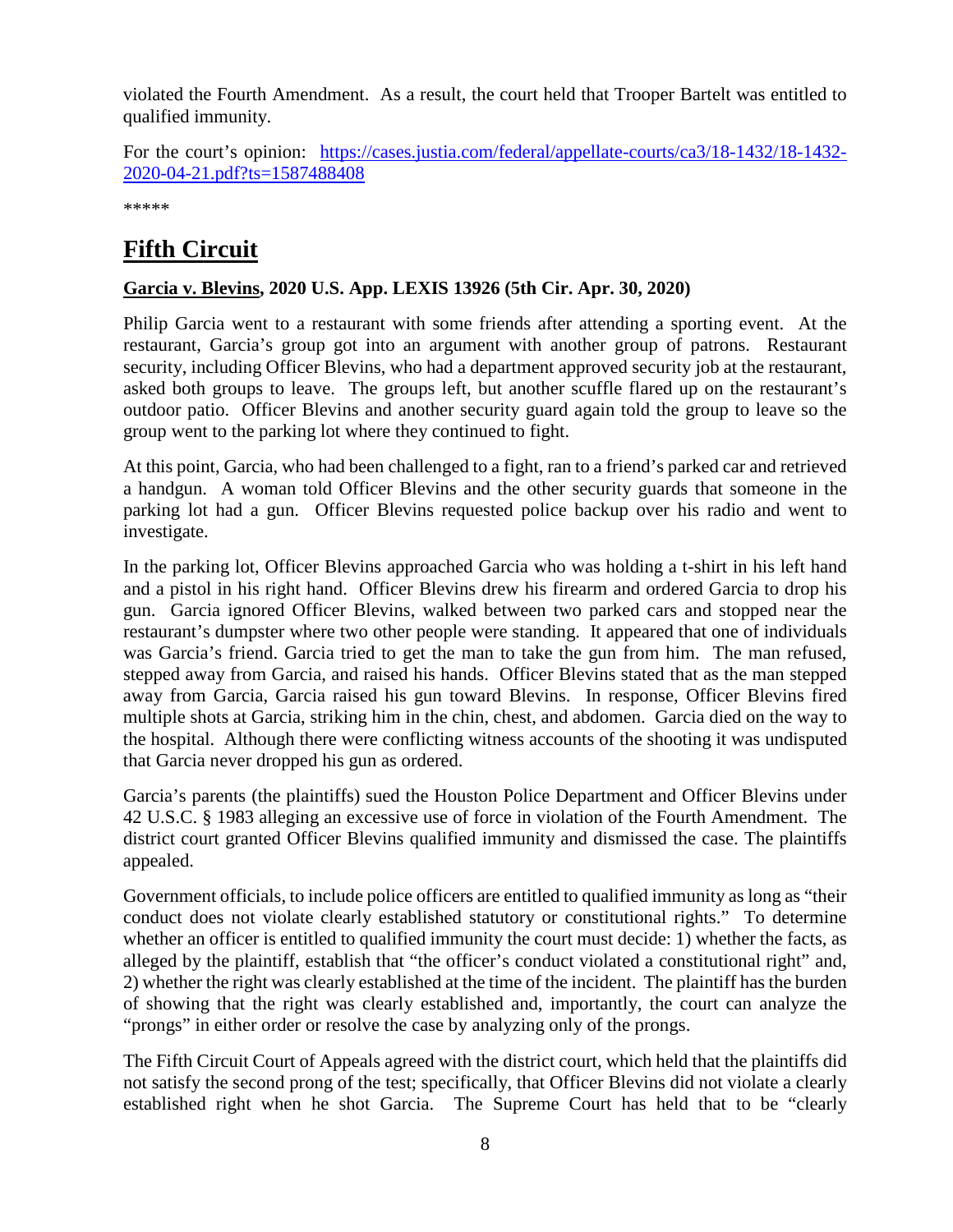established," a right must be "sufficiently clear that every reasonable official would have understood that what he is doing violates that right."

The court in this case considered that Officer Blevins twice broke up fighting in which Garcia was involved, and was soon after told that someone in the adjacent parking lot had a gun. When he went to investigate, Officer Blevins saw Garcia, with a gun in his hand, walking towards other people in the parking lot. When Officer Blevins ordered Garcia to drop the gun, Garcia ignored him, ducked between parked vehicles, and tried to give the gun to someone else. The court found that, even under the plaintiffs' version of events, it was undisputed that Garcia refused to drop the gun when ordered to do so by Officer Blevins and that Garcia could have quickly pointed it at him. The court stated, "[w]e have never required officers to wait until a defendant turns towards them, with weapon in hand, before applying deadly force to ensure their safety." Consequently, the court held that Officer Blevins was entitled to qualified immunity because he did not violate clearly established law.

For the court's opinion: [https://cases.justia.com/federal/appellate-courts/ca5/19-20494/19-](https://cases.justia.com/federal/appellate-courts/ca5/19-20494/19-20494-2020-04-30.pdf?ts=1588267854) [20494-2020-04-30.pdf?ts=1588267854](https://cases.justia.com/federal/appellate-courts/ca5/19-20494/19-20494-2020-04-30.pdf?ts=1588267854)

\*\*\*\*\*

# <span id="page-8-0"></span>**Sixth Circuit**

### <span id="page-8-1"></span>**United States v. May-Shaw, 955 F.3d 563 (6th Cir. 2020)**

Police officers decided to conduct surveillance on the exterior of Christopher May-Shaw's apartment complex and adjacent parking lot after receiving information that May-Shaw was involved in drug trafficking. The parking lot contained covered carports, the interiors of which were easily viewable from a vantage point on a public road outside the parking lot. May-Shaw often parked his vehicles under a covered carport close to the entrance to his apartment building.

After the owner of the apartment complex gave officers permission to conduct physical and video surveillance of the parking lot, they parked a van in the lot that contained remotely operated cameras. Utilizing this method, officers observed May-Shaw loading and unloading drugs and cash from his BMW and engaging in what they believed to be drug deals in the parking lot.

In addition to their surveillance from the van, officers installed a camera on a telephone pole located on the public road outside of the parking lot. The camera, which recorded continuously for 23 days, produced video as well as still shots. The pole-camera footage captured May-Shaw engaging in what officers suspected were drug transactions in the parking lot. After witnessing these suspected drug transactions, an officer brought his drug-detection dog into the carport and conducted a dog-sniff of May-Shaw's BMW. The dog alerted to the odor of narcotics.

Based on the surveillance and dog-sniff, officers obtained a warrant to search May-Shaw's apartment and three vehicles, including the BMW. The officers subsequently found drugs, cash, drug paraphernalia, and drug packaging material. The government charged May-Shaw with several drug-related offenses.

May-Shaw filed a motion to suppress the evidence seized from his apartment and vehicles. May-Shaw claimed that the pole camera surveillance constituted an unreasonable warrantless search in violation of the Fourth Amendment.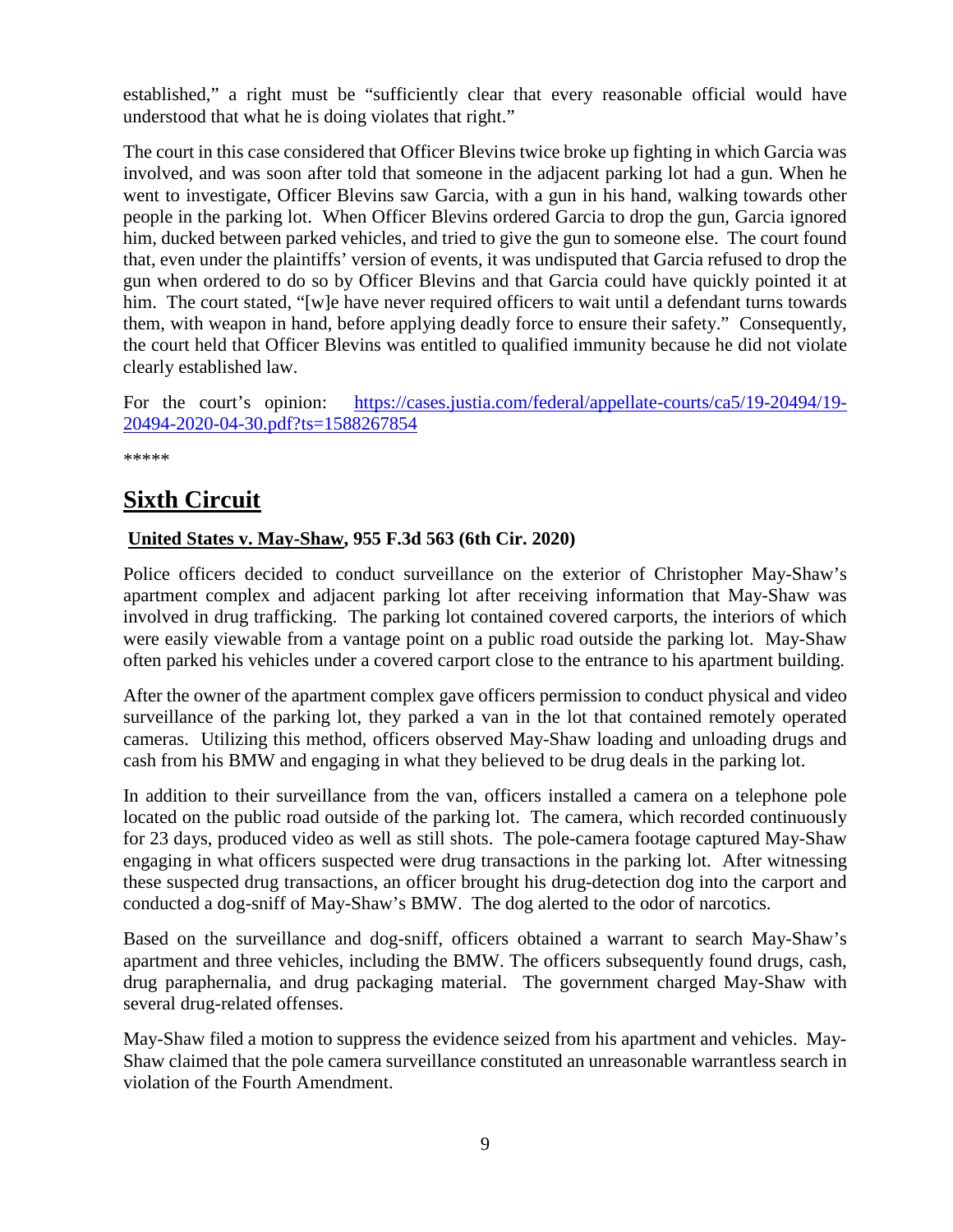The court disagreed, holding that May-Shaw had no reasonable expectation of privacy in the carport; therefore, the use of the pole camera did not constitute a Fourth Amendment search. The court noted that Sixth Circuit case law has consistently held that the type of warrantless surveillance conducted by the officers in this case does not violate the Fourth Amendment. For example, in [U.S. v. Houston,](https://cases.justia.com/federal/appellate-courts/ca6/14-5800/14-5800-2016-02-08.pdf?ts=1454954476) the court held that warrantless video surveillance of the defendant's front porch, which was unquestionably within the curtilage of his home, did not violate his reasonable expectation of privacy because the camera "captured only views that were plainly visible to any member of the public who drove down the roads bordering his home."

Similarly, in this case, the court found that the footage from the pole camera only revealed what May-Shaw did in a public space, i.e. the parking lot. The camera captured images of May-Shaw moving items from his car to his apartment and conducting other activities that were possible for any member of the public to have observed. Consequently, the court held that the use of the pole camera for 23 days did not violate May-Shaw's Fourth Amendment rights.

Next, May-Shaw claimed that the use of the drug-detecting dog to sniff his BMW while it was parked in the carport constituted an unlawful search under the Fourth Amendment because the carport was within the curtilage of his apartment.

The court recognized, "it is well-settled that the warrantless search of a home's curtilage with a drug-sniffing dog violate[s] the Fourth Amendment." To determine if an area falls within the curtilage of a home, the court was required to examine four factors: 1) the proximity of the area to the home, 2) whether the area is within an enclosure around the home, 3) how that area is used, and 4) what the owner has done to protect the area from observation from passersby.

In this case, the court found that the proximity of the carport to May-Shaw's apartment and the fact that the carport was not located within an enclosure that surrounded his apartment weighed against May-Shaw. Second, although May-Shaw regularly parked his car in the carport, he did not have any legal right to exclude others from it. Finally, because officers could see into the carport from the pole camera, it was apparent that May-Shaw did not take significant steps to protect the area from observation. Based on these facts, the court held that the carport was not within the curtilage of May-Shaw's apartment; therefore, the drug dog sniff did not constitute a search under the Fourth Amendment.

For the court's opinion: [https://cases.justia.com/federal/appellate-courts/ca6/18-1821/18-1821-](https://cases.justia.com/federal/appellate-courts/ca6/18-1821/18-1821-2020-04-08.pdf?ts=1586374215) [2020-04-08.pdf?ts=1586374215](https://cases.justia.com/federal/appellate-courts/ca6/18-1821/18-1821-2020-04-08.pdf?ts=1586374215)

\*\*\*\*\*

# <span id="page-9-0"></span>**Seventh Circuit**

#### <span id="page-9-1"></span>**Siler v. City of Kenosha, 2020 U.S. App. LEXIS 13750 (7th Cir. Apr. 29, 2020)**

Officer Torres was on patrol when he received a call from dispatch requesting assistance apprehending Aaron Siler. The dispatcher told Officer Torres that there was a warrant for Siler for "strangulation and suffocation," that Siler had taken a vehicle without consent, and that Siler was known to have violent tendencies. When Officer Torres saw Siler driving through an intersection, he activated his emergency lights and sirens and attempted to stop him. Siler did not stop but instead led Officer Torres on a pursuit which lasted approximately three minutes and ended when Siler crashed his car. At this point, Siler fled on foot and Officer Torres exited his patrol car and chased him. At the time, Officer Torres was forty-two years old, stood five feet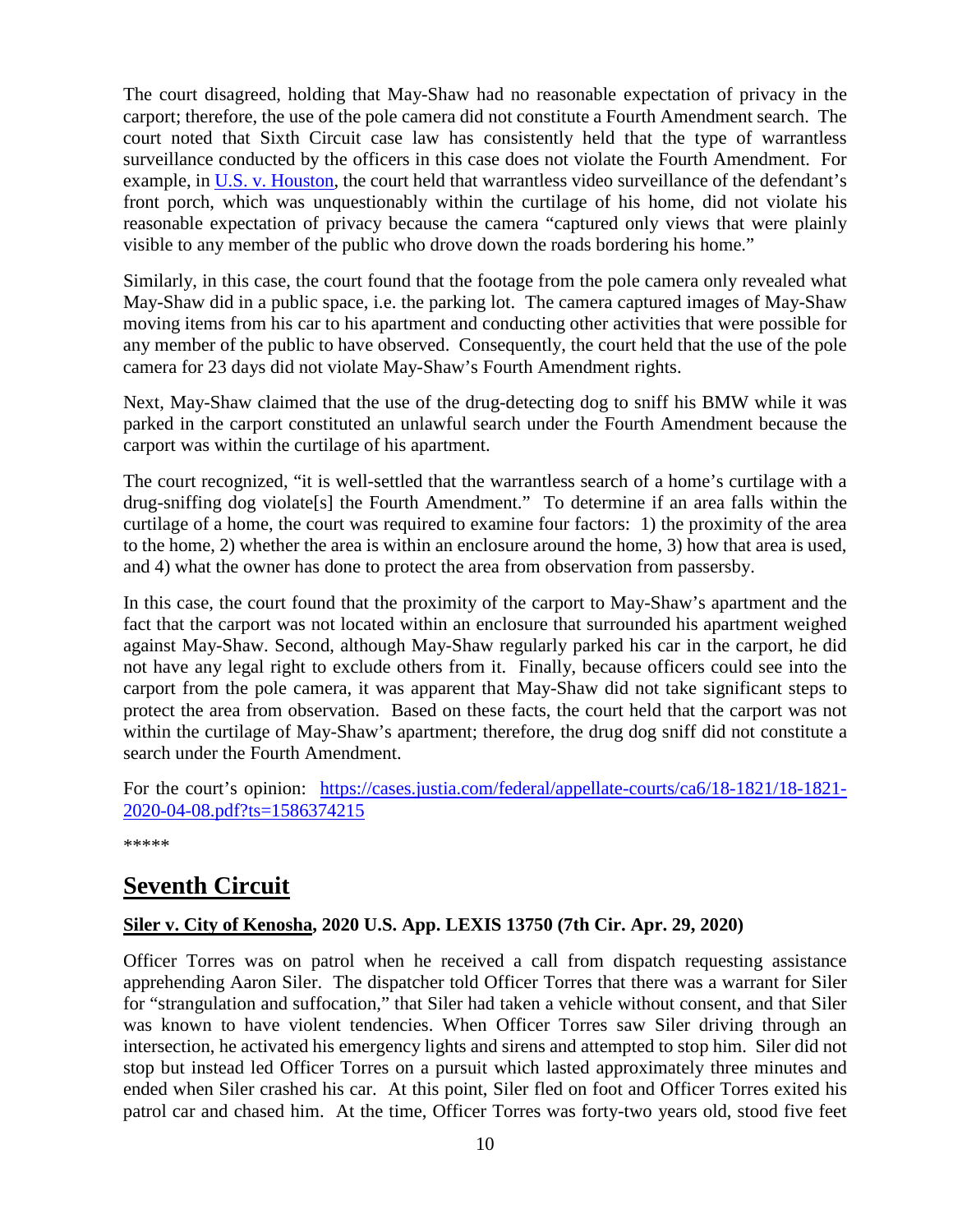and seven inches tall, and weighed 155 pounds while Siler was twenty-six years old, six feet and four inches tall, and weighed 243 pounds. Siler ignored Officer Torres' commands to "stop" and "get on the ground" and ran into a garage of an auto body repair shop.

When Officer Torres entered the garage he encountered two men, one of whom indicated that Siler had entered a back room. When Officer Torres ordered Siler to come out, Siler exited the back room and attempted to flee through the open garage door, however Officer Torres, who was standing in the open doorway, blocked the exit. At this point Siler moved to the passenger side of an SUV that was parked in the garage while Officer Torres moved to the driver side of the SUV and ordered Siler to get on the ground. After Siler refused, the men began to move back and forth in a "cat and mouse" fashion along their respective sides of the SUV. Throughout this "cat and mouse" exchange, Siler had an unobstructed path to his left that led to the open garage door.

By this time, Officer Torres had his pistol pointed at Siler and ordered him to the ground. Siler refused, responding, "fuck you," "no," and "shoot me." Siler then bent over and when he stood up, Officer Torres saw a black cylindrical object pressed against Siler's forearm. Again, Officer Torres yelled at Siler to "drop it" and "get to the ground," to which Siler again responded as he had previously. Siler bent down a second time and made a grabbing motion.

While still on the passenger side of the SUV, Siler made a step to his right, toward Officer Torres, which was in the opposite direction of the open garage door. At this time, there were approximately ten to twelve feet between the men and Officer Torres could not see Siler's hands. When Siler stepped to the right, Officer Torres fired seven shots at Siler, striking him six times in the upper torso. Siler died from gunshot wounds. Approximately thirty seconds elapsed from the time Siler exited the back room in the garage until Officer Torres shot him.

Siler's daughter (plaintiff) sued Officer Torres claiming that his use of deadly force against Silver was unreasonable. The district court granted Officer Torres qualified immunity and the plaintiff appealed.

Citing [Tennessee v. Garner,](https://supreme.justia.com/cases/federal/us/471/1/) the Seventh Circuit Court of Appeals stated that, at the time of the shooting, "if a reasonable officer in Officer Torres' shoes would have believed that Mr. Siler posed an imminent threat of serious physical harm, or that he had committed a crime involving serious physical harm and was about to escape, the Officer's use of force was reasonable."

In this case, when Officer Torres shot Siler it was undisputed that: 1) Siler, ignoring the possibility of escape through the open garage door, had belligerently defied Officer Torres' command by daring Officer Torres to shoot him; 2) Siler stepped towards Officer Torres' while holding something in his hand, 3) Siler was a young man, significantly larger than Officer Torres,who had a reputation for physical violence, 4) Siler refused every opportunity to surrender during the chase, and critically, had decided to change the status quo of a standoff, and, 5) despite the fact that Officer Torres had his pistol in his hand, Siler became aggressive and Officer Torres reasonably believed he was at risk of being overcome and disarmed. Based on these facts, the court found that it was reasonable for Officer Torres to use deadly force against Siler to protect himself and the other individuals in the garage from the threat posed by Siler.

For the court's opinion: [https://cases.justia.com/federal/appellate-courts/ca7/19-1855/19-1855-](https://cases.justia.com/federal/appellate-courts/ca7/19-1855/19-1855-2020-04-29.pdf?ts=1588190493) [2020-04-29.pdf?ts=1588190493](https://cases.justia.com/federal/appellate-courts/ca7/19-1855/19-1855-2020-04-29.pdf?ts=1588190493)

\*\*\*\*\*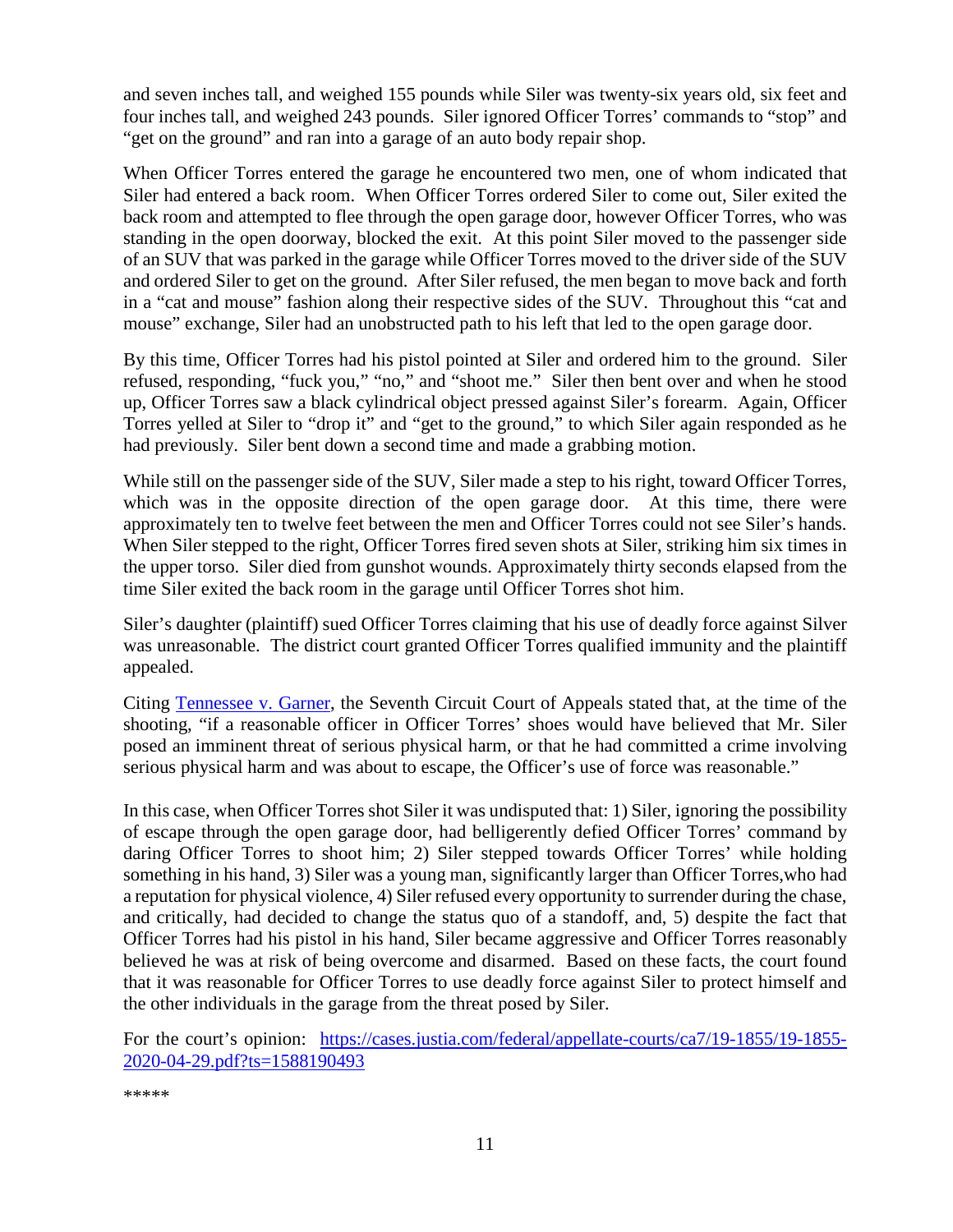# <span id="page-11-0"></span>**Eighth Circuit**

### <span id="page-11-1"></span>**United States v. Johnson, 954 F.3d 1106 (8th Cir. 2020)**

A police officer stopped a van for following too closely to another vehicle. Sarkis Labachyan was driving and Sherman Johnson was in the front passenger seat. After Labachyan gave the officer his driver's license and the rental agreement for the van, the officer went back to the his patrol car and conducted a record check. After the officer asked Labachyan where the men were heading, Labachyan told him that he and Johnson were going to Illinois to visit Johnson's Aunt Dorothy, who had recently been discharged from the hospital. The officer then returned to the van to speak to Johnson, whose name was on the rental agreement. Johnson told the officer that he and Labachyan planned to stop briefly in Lincoln, Nebraska and then travel to Illinois to visit his Aunt Jeanette.

Becoming suspicious, the officer returned to his patrol car to complete his record check. During the record check, the officer discovered that two months prior, Labachyan and Johnson had been stopped in a vehicle in Nebraska. During that stop, an officer had searched their vehicle and discovered a small amount of marijuana and \$19,000 cash.

After learning of this incident, the officer received consent from Johnson to search the van. The officer searched the van and discovered 6,000 grams of cocaine in the spare tire attached to the underside of the van. The government charged Johnson and Labachyan with possession with intent to distribute cocaine and conspiracy to possess with intent to distribute cocaine.

Labachyan filed a motion to suppress the statements he made to the officer while seated in the patrol car during the officer's record check. Labachyan claimed that his statements were inadmissible because the officer did not first provide him with Miranda warnings.

An officer is required to provide Miranda warnings whenever a person is subjected to custodial interrogation. Although a person is seized under the Fourth Amendment during a traffic stop, he is not in custody for Miranda purposes unless he is either formally arrested or "his freedom of action ha[s] been curtailed to a degree associated with [a] formal arrest," sometimes called the "arrest test."

In this case, the court held that Miranda warnings were not required because Labachyan was not in custody when questioned by the officer in the patrol car. The court found that the circumstances surrounding the questioning did not resemble a formal arrest as the officer asked Labachyan a modest number of questions and never indicated that Labachyan's detention would be anything other than temporary. The court added that it did not matter if the motivation behind the officer's questions was to discover evidence of criminal activity as a police officer's "unarticulated plan" has no bearing on whether a suspect is in custody for Miranda purposes.

For the court's opinion: [https://cases.justia.com/federal/appellate-courts/ca8/18-2929/18-2929-](https://cases.justia.com/federal/appellate-courts/ca8/18-2929/18-2929-2020-04-02.pdf?ts=1585841421) [2020-04-02.pdf?ts=1585841421](https://cases.justia.com/federal/appellate-courts/ca8/18-2929/18-2929-2020-04-02.pdf?ts=1585841421)

\*\*\*\*\*

### <span id="page-11-2"></span>**United States v. Williams, 955 F.3d 734 (8th Cir. 2020)**

Police officers were dispatched to a Wal-Mart parking lot to assist with a "road rage" incident. Upon arrival, officers met with a woman who told the officers that another driver, later identified as Jaminen Williams cut off her vehicle, then exited his vehicle, hit her driver's side window, and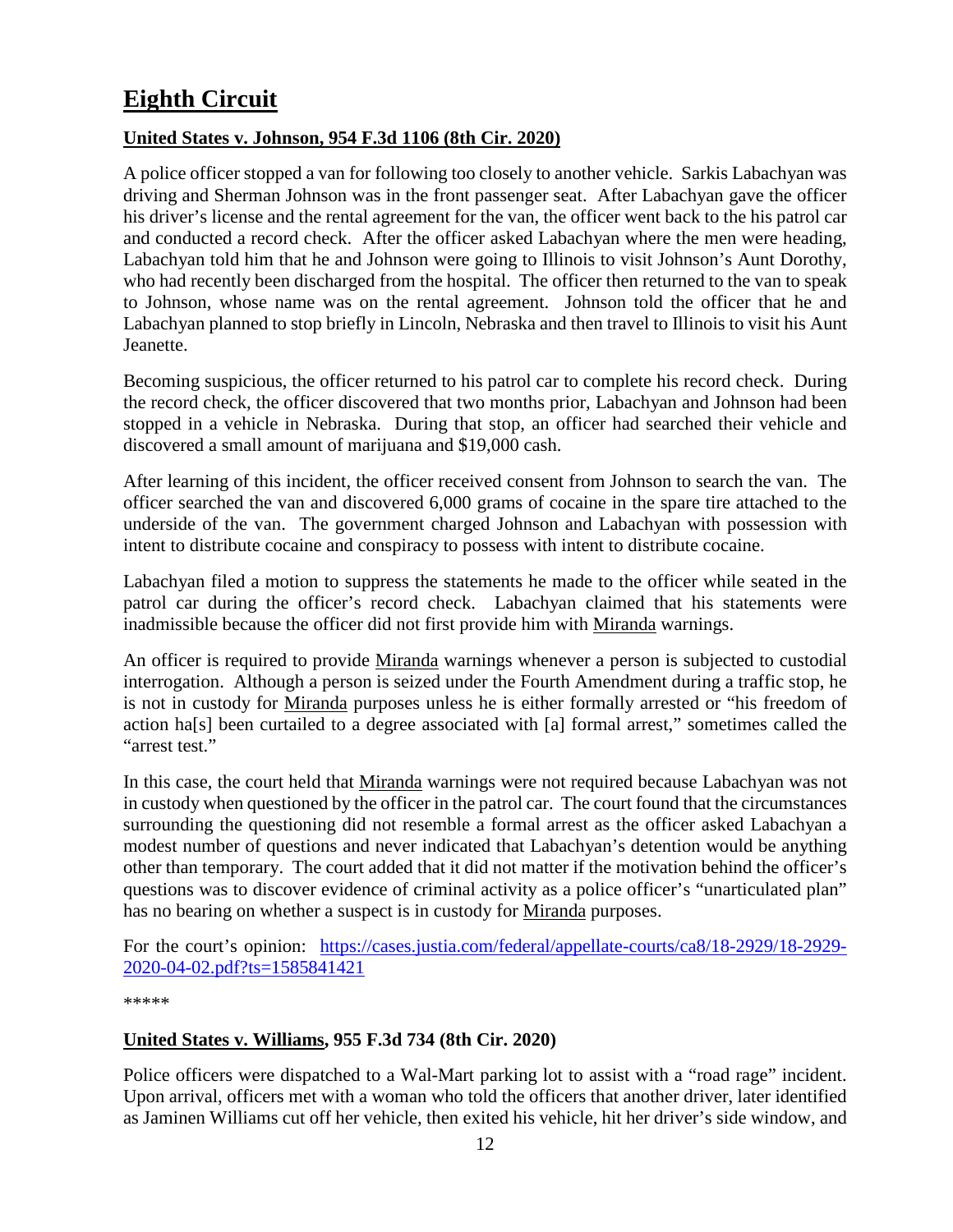threatened to shoot her. The woman described Williams' physical appearance and provided the officers with the make, color, and license plate of his car.

Based on these descriptions, the officers located Williams near his vehicle outside the Wal-Mart. The officers decided to frisk Williams. Williams admitted to telling the woman that he had a gun and threatening her, but he denied having a firearm. The frisk did not reveal a weapon. Afterward, one of the officers asked Williams for his identification. Williams told the officer that his identification was in his car. When Williams opened the driver's side door, the officer smelled an odor of marijuana emanating from the vehicle. After the officer told Williams about the smell of marijuana and that he was going to search the car, Williams ran from the parking lot. The officers searched Williams' car and found a handgun and more than 400 grams of marijuana.

The government charged Williams with drug and firearms-related offenses. Williams conceded that the officers had reasonable suspicion to detain him initially. However, Williams claimed that the officers violated the Fourth Amendment when they continued to detain him after they frisked him and determined that he did not possess a firearm and then by searching his vehicle.

The court disagreed. First, the court held that the officers lawfully continued their investigation after they determined Williams was not carrying a gun because during the frisk Williams admitted to threatening to shoot a woman. The court found that the officers had reasonable suspicion that Williams had committed harassment in violation of Iowa law. Consequently, the court concluded that the officer's request for Williams' identification was a reasonable and lawful extension of the initial investigatory stop.

Next, the court held that the officers had probable cause to search Williams' car because one of the officers smelled marijuana when Williams opened the car door. During a lawful investigatory stop, officers may search a vehicle when they develop probable cause that it contains contraband or evidence of criminal activity. The court added, "we have repeatedly held that the odor of marijuana provides probable cause for a warrantless search of a vehicle under the automobile exception."

For the court's opinion: [https://cases.justia.com/federal/appellate-courts/ca8/19-1827/19-1827-](https://cases.justia.com/federal/appellate-courts/ca8/19-1827/19-1827-2020-04-09.pdf?ts=1586446223) [2020-04-09.pdf?ts=1586446223](https://cases.justia.com/federal/appellate-courts/ca8/19-1827/19-1827-2020-04-09.pdf?ts=1586446223)

\*\*\*\*\*

#### <span id="page-12-0"></span>**United States v. Sanders, 956 F.3d 534 (8th Cir. 2020)**

An eleven-year old girl, N.R., called her grandmother and said that her mother, Karina LaFrancois and her mother's boyfriend, Kenny Sanders were "fighting really bad" and that "they needed someone to come." The grandmother called 911, reported what N.R. had told her and told the operator that two additional minor children, ages seven and one, were inside the residence.

When officers arrived at LaFrancois' house, one of them saw N.R. "acting excited" and gesturing through an upstairs window. The officers knocked on the front door and LaFrancois came outside to talk to them. LaFrancois told the officers that everything was okay, even though LaFrancois was visibly upset and had red marks on her face and neck. The officers told LaFrancois that they needed to talk to Sanders. LaFrancois offered to have Sanders speak with the officers outside. The officer initially agreed to allow LaFrancois to go inside and get Sanders; however, when she opened the door, the officers heard crying inside. At that point, the officers decided to enter the house to make sure that everyone was safe.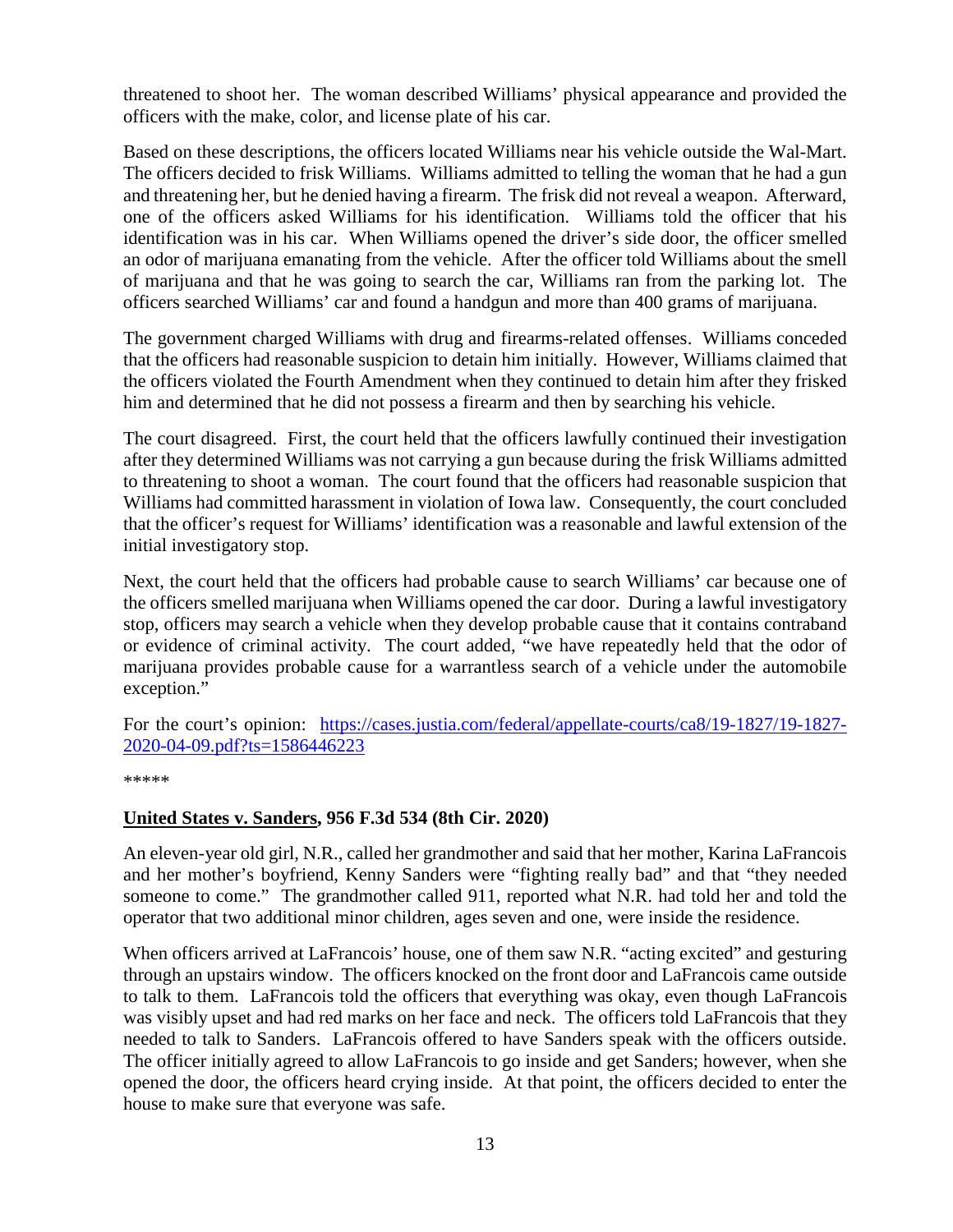Upon entering, the officers saw Sanders and LaFrancois standing just inside the doorway and a crying infant located in a nearby playpen. One of the officers went upstairs to check on N.R. while another officer directed Sanders to sit on the couch. N.R. told the officer that during the fight with Sanders, she heard her mother yelling, "Put the gun down!" N.R. told the officer that the gun might be in a specific drawer downstairs. The officer checked the drawer but he did not find a gun. The officer then spoke with LaFrancois who stated that the gun might be "in the couch." The officer asked Sanders to get off the couch and discovered a handgun in the couch cushions.

The government charged Sanders with possession of a firearm by a prohibited person, in violation of 18 U.S.C. §§  $922(g)(1)$ ,  $922(g)(9)$ , and  $924(a)(2)$ . Sanders argued that the officers' warrantless entry into the house and the search of his couch for the gun violated the Fourth Amendment.

The court disagreed. The court held that the warrantless entry into the house was reasonable under the community caretaking exception to the Fourth Amendment's warrant requirement. Since 2006, the Eighth Circuit has recognized that the community caretaking exception allows a police officer to "enter a residence without a warrant as a community caretaker where the officer has a reasonable belief that an emergency exists requiring his or her attention."

In this case, the court held that based on the facts known to the officers, to include: 1) the information from the 911 call, 2) the officers' observations when they arrived, and 3) the information provided by N.R. and LaFrancois, it was reasonable for the officers to believe that an emergency situation existed that required their immediate attention by entering LaFrancois' home to ensure that no one inside was injured or in danger.

The court further held that exigent circumstances justified the officer's search to locate and secure the gun because: 1) "domestic disturbances are highly volatile and involve large risks," 2) the officer had an objectively reasonable belief that a gun was inside the house, and 3) the officer limited his search to areas where the gun might have been placed.

For the court's opinion: [https://cases.justia.com/federal/appellate-courts/ca8/19-1497/19-1497-](https://cases.justia.com/federal/appellate-courts/ca8/19-1497/19-1497-2020-04-14.pdf?ts=1586878220) [2020-04-14.pdf?ts=1586878220](https://cases.justia.com/federal/appellate-courts/ca8/19-1497/19-1497-2020-04-14.pdf?ts=1586878220)

\*\*\*\*\*

### <span id="page-13-0"></span>**Franklin v. Franklin County, 956 F.3d 1060 (8th Cir.)**

A police officer arrested Cody Franklin after receiving a call that Franklin walking along a road acting "bizarrely," and "swinging a stick like a sword." A few hours later, an officer decided to relocate Franklin in confinement from the general population pod to an isolation pod because Franklin was fighting with other inmates and appeared to be under the influence of drugs. When the officer opened the door to the pod and asked Franklin to go with him, Franklin refused, dropped into a combative stance, and challenged the officer to fight him. The officer declined to fight Franklin who then threw things at the officer and tried to pull him into the pod.

Officer Nathan Griffith, who had arrived to help move Franklin, intervened and wrestled Franklin to the floor. After Franklin kicked Officer Griffith off and stood up. Officer Griffith shot Franklin with his taser and Franklin fell to the floor. Officer Griffith ordered Franklin to remain on the floor but Franklin attempted to stand up. Officer Griffith shot Franklin with his taser again, and possibly three more times, but it ultimately had no effect upon Franklin who continued toward the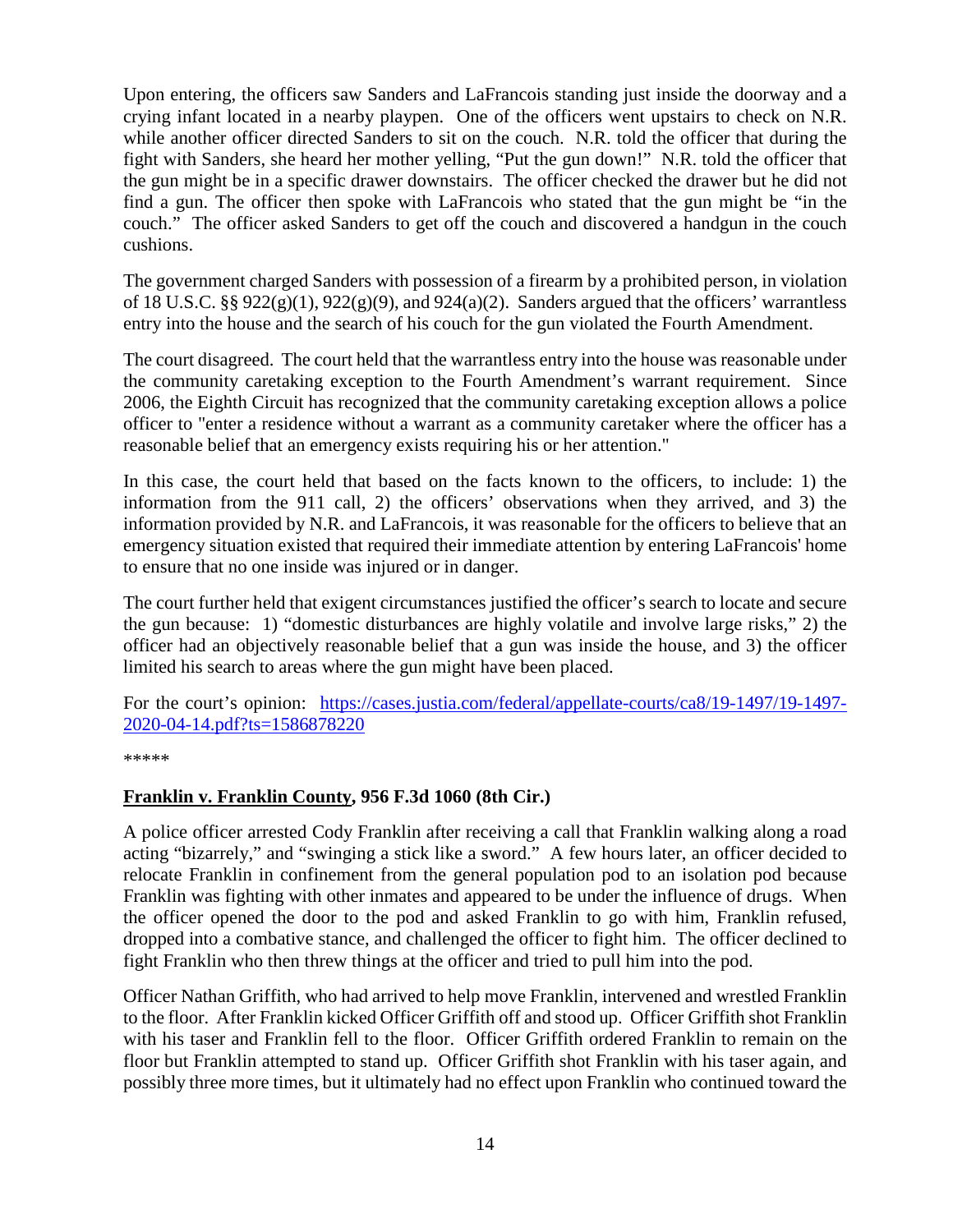officers. The officers wrestled Franklin to the ground, handcuffed him, and moved him to the isolation cell.

At this point, Sergeant Joseph Griffith arrived and the three officers tried to remove Franklin's handcuffs before securing him in the isolation cell. With Franklin lying face down on the floor, the three officers used their weight to subdue him, but he continued to struggle. Sgt. Griffith warned Franklin that he would use his taser if Franklin continued to resist. After Franklin ignored this warning and continued to resist, Sgt. Griffith tased Franklin on drive-stun mode two or three more times until Franklin stopped fighting and relaxed his arms, thereby allowing the officers to remove his handcuffs. A few minutes later, the officers called for an ambulance and Franklin was transported to a local hospital where he died. The medical examiner found that Franklin's cause of death was "methamphetamine intoxication, exertion, struggle, restraint, and multiple electromuscular disruption device applications."

Franklin's father sued Officer Griffith and Sergeant Griffith (the Griffiths), claiming, among other things, that they used excessive force in violation of the Fourth Amendment against his son. After the district court held that the Griffiths were not entitled to qualified immunity, they appealed.

The Eighth Circuit Court of Appeals held that the Griffiths acted reasonably under the circumstances, even if they tased Franklin on or about eight times. As a result, the court concluded that the Griffiths did not violate Franklins' right to be free from excessive force; therefore, they were entitled to qualified immunity. The court cited several case holdings which stated it was reasonable to tase violent, resisting arrestees multiple times; citing, one case with five taser deployments and another case with up to ten taser deployments. The court found that the Griffiths were justified in their use of force against Franklin because Franklin's aggression did not stop until after the final shot of the taser.

The court added that the fact that Franklin was tased three times in drive-stun mode while handcuffed was reasonable, as Franklin continued to resist the officers while he was in handcuffs. The court recognized that a handcuffed suspect can still pose a danger to the officers and that it has "allowed the use of tasers on detainees in handcuffs in appropriate circumstances."

Finally, the court found that the Griffiths' decision to remove Franklin's handcuffs before securing him in the isolation cell was reasonable. First, the Griffiths testified that they wanted Franklin to be able to move about the cell freely, as they were concerned that if Franklin remained handcuffed in his drug-influenced state he may have fallen while cuffed and possibly injure his arms, wrists or head. Next, the court found that it was reasonable for the Griffiths to be concerned that Franklin might be able to maneuver his hands and body in such a way as to use the cuffs as a weapon when someone entered the cell.

For the court's opinion: [https://cases.justia.com/federal/appellate-courts/ca8/19-1854/19-1854-](https://cases.justia.com/federal/appellate-courts/ca8/19-1854/19-1854-2020-04-24.pdf?ts=1587742236) [2020-04-24.pdf?ts=1587742236](https://cases.justia.com/federal/appellate-courts/ca8/19-1854/19-1854-2020-04-24.pdf?ts=1587742236)

\*\*\*\*\*

# <span id="page-14-0"></span>**Tenth Circuit**

### <span id="page-14-1"></span>**United States v. Mayville, 955 F.3d 825 (10th Cir. 2020)**

At approximately 1:45 a.m., a Utah Highway Patrol Trooper stopped a car for speeding. As the trooper approached the car, he saw the driver, John Mayville, hunched over in the vehicle as if he